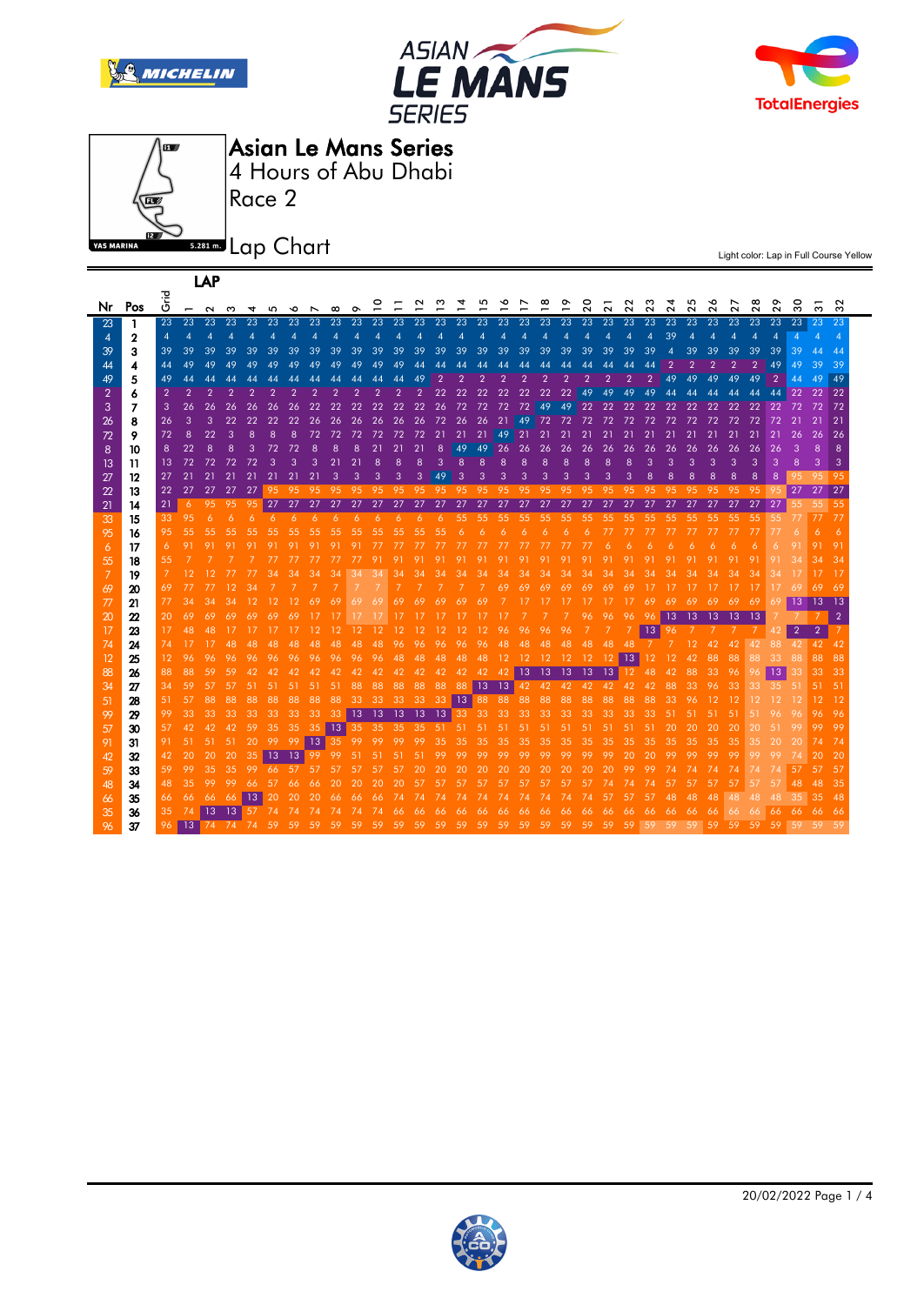







Asian Le Mans Series

Race 2 4 Hours of Abu Dhabi

5.281 m. Lap Chart

| LAP            |                |                |                |                |                |                     |                |                |                |                |                |                |                |                |                |                |               |               |             |     |                |                |                |                 |                |               |        |        |     |     |     |        |                          |                |
|----------------|----------------|----------------|----------------|----------------|----------------|---------------------|----------------|----------------|----------------|----------------|----------------|----------------|----------------|----------------|----------------|----------------|---------------|---------------|-------------|-----|----------------|----------------|----------------|-----------------|----------------|---------------|--------|--------|-----|-----|-----|--------|--------------------------|----------------|
| Nr             | Pos            | 33             | ო              | 5<br>ო         | ∾<br>ო         | $\overline{ }$<br>w | $\infty$<br>ო  | ᡐ<br>ო         | $\frac{1}{4}$  | 4              | N<br>4         | ო<br>4         | 4              | ю<br>4         | ∾<br>4         | 4              | $\frac{8}{4}$ | $\frac{6}{4}$ | $\rm ^{50}$ | 5   | $\sim$<br>5    | ო<br>5         | ෑ<br>5         | 5<br>5          | ∾<br>5         | ↖<br>5        | œ<br>5 | ໐<br>5 | 3   | 5   | 3   | ო<br>∘ | 24                       | 5<br>∾         |
| 23             | 1              | 23             | 23             | 23             | 23             | 23                  | 23             | -23 -          | -23            | 23             | 23             | 23             | 23             | 23             | 23             | 23             | 23            | 23            | 23          | 23  | 23             | 23             | 23             | 23              | 23             | 23            | 23     | 23     | 23  | 23  | 23  | 23     | 23                       | 23             |
| 4              | 2              | $\overline{4}$ | $\overline{4}$ | $\overline{4}$ | $\overline{4}$ | $\overline{4}$      | $\overline{4}$ | $\overline{4}$ | $\overline{4}$ | $\overline{4}$ | $\overline{4}$ | 4              | $\overline{4}$ | $\overline{4}$ | $\overline{4}$ | $\overline{4}$ | 4             | 4             | 4           | 4   | 4              | $\overline{4}$ | $\overline{4}$ | $\overline{A}$  | $\overline{A}$ | 4             | 4      | 4      | 4   | 4   | 4   | 4      | $\boldsymbol{\varDelta}$ | $\overline{4}$ |
| 39             | 3              | 44             | 44             | 44             | 44             | 44                  | 44             | 44             | 39             | 39             | 39             | 39             | 39             | 39             | 39             | 39             | 39            | 39            | 39          | 39  | 39             | 39             | 39             | 39              | 39             | 39            | 39     | 39     | 39  | 39  | 39  | 39     | 39                       | 39             |
| 44             | 4              | 39             | 39             | 39             | 39             | 39                  | 39             | 39             | 49             | 49             | 49             | 49             | 49             | 49             | 49             | 49             | 49            | 49            | 49          | 49  | 49             | 49             | 49             | 49              | 44             | 44            | 44     | 44     |     |     | 44  | 44     | 44                       | 44             |
| 49             | 5              | 49             | 49             | 49             | 49             | 49                  | 49             | 49             | 44             | 44             | 44             | 44             | 44             | 44             | 44             | 44             | 44            | 44            | 44          | 44  | 44             | 44             | 44             | 44              | 49             | 72            | 72     | 72     | 72  | 72  | 72  | 72     | 22                       | 22             |
| $\overline{2}$ | 6              | 22             | 22             | 22             | 22             | 22                  | 22             | 22             | 22             | 22             | 22             | 22             | 22             | 26             | 26             | 26             | 26            | 26            | 26          | 26  | 26             | 26             | 26             | 72              | 72             | 22            | 22     | 22     | 22  | 22  | 22  | 22     | 26                       | 26             |
| 3              | $\overline{7}$ | 72             | 72             | 72             | 72             | 72                  | 72             | 72             | 72             | 72             | 72             | 26             | 26             | 22             | 22             | 22             | 22            | 22            | 22          | 22  | 22             | 22             | 72             | 26              | 26             | 26            | 26     | 26     | 26  | 26  | 26  | 26     | 8                        | 8              |
| 26             | 8              | 21             | 21             | -21            | 26             | 26                  | 26             | 26             | 26             | 26             | 26             | -72            | -72            | -72            | -72            | 72             | -72           | 72            | -72         | 72  | 72             | -72            | 22             | 22              | 22             | 8             | 8      | 8      | 8   | 8   | 8   | 8      | 27                       | 27             |
| 72             | 9              | 26             | 26             | 26             | 21             | 8                   | 8              | 8              | 8              | 8              | 8              | 8              | 8              | 8              | 8              |                |               |               |             |     | ۶              |                | я              | 8               | 8              | 27            | 27     | 27     | 27  | 27  | 27  | 27     | з                        | 3              |
| 8              | 10             | 8              | 8              | 8              | 8              | 27                  | 27             | 55             | 55             | 55             | 55             | 55             | 55             | 27             | 27             | 27             | 27            | 27            | 27          | 27  | 27             | -27            | 27             | 27              | 27             | 3             | З      | 3      | 3   | З   | 3   | 3      | 91                       | 91             |
| 13             | 11             | 3              | 3              | 3              | 3              | -3                  | 3              | 27             | 27             | 27             | 27             | 27             | 27             | 55             | 55             | 55             | 55            | 55            | 55          | 55  | 55             | 55             | 55             | 91              | 91             | 91            | 91     | -91    | -91 | 91  | 91  | 91     | 88                       | 88             |
| 27             | 12             | 27             | 27             | 27             | 27             | 55                  | 55             | -91            | -91            | 91             | -91            | 91             | -91            | -91            | -91            | 91             | -91           | 91            | 91          | 91  | 91             | 91             | 91             | 3               | 3              | 13            | 13     | 13     | 13  | 13  | 13  | 88     |                          |                |
| 22             | 13             | 95             | 55             | 55             | 55             | 95                  | 6              | -3             | 3              | 3              | 3              | 3              | 3              | 3              | З              |                |               |               | З           | 3   | 3              |                | 3              | 13 <sup>°</sup> | -13            | 88            | 88     | 88     | 88  | 88  | 88  |        | 55                       | 55             |
| 21             | 14             | 55             | 95             | 95             | 95             |                     |                |                |                |                |                |                |                |                | $\overline{2}$ | $\overline{2}$ | 2             | 2             |             |     | $\overline{2}$ | 88             | 13             |                 |                |               |        |        |     |     |     | 55     |                          | 99             |
| 33             | 15             | 77             | 6              | 6              | 6              | 91                  | 91             | 88             | 88             | 88             | 88             | 88             | 88             | $\overline{2}$ |                |                |               |               |             |     |                | 3              |                | 88              | 88             | 55            | 55     | 55     | 55  | 55  | 55  | 99     | 51                       | 51             |
| 95             | 16             | 6              | 77             | 91             | 91             | 13                  | 13             | 33             | 33             | 33             | $\overline{2}$ | $\overline{2}$ | $\overline{2}$ | 88             | 88             | 88             | 88            | 88            | 88          | 88  | 88             | 33             | 88             | 55              | 55             | 99            |        |        |     |     | 99  | 51     |                          | 33             |
| 6              | 17             | 91             | 91             | 77             | 13             | 34                  | $\overline{2}$ | 6              | 6              | 6              | 33             | 33             | -33            | 33             | 33             | 33             | 33            | 33            | 33          | 33  | 33             | 13             | 99             | 99              | 99             |               |        |        |     |     | -51 | 33     |                          | 42             |
| 55             | 18             | 34             | 34             | 34             | 34             | $\overline{2}$      | 34             | 51             | 51             | $\overline{2}$ | 6              | 6              | 6              | -51            | -51            | 51             | -51           | 51            | -51         | 51  | -51            | -74            | 51             | 51              | 51             | 33            | 33     | 33     | 33  | 33  | 33  | 42     |                          | 69             |
| 7              | 19             | 17             |                |                |                |                     |                |                | $\overline{2}$ | 51             | $-51$          | 51             | 51             | 13             | 13             | 13             | 13            | 13            | 13          | 13  | 13             |                |                | 33              |                |               |        |        |     |     |     | 34     |                          | 34             |
| 69             | 20             | 13             | 13             | 13             | $\overline{2}$ |                     |                | $\overline{2}$ | 13             | 13             | 13             | 13             | 13             | -17            | -17            | 17             |               |               | $\perp$     |     |                | 6              | 42             |                 |                |               |        |        |     |     |     | 69     |                          | 17             |
| 77             | 21             | 69             | $\overline{2}$ | $\overline{2}$ |                | 69                  | 69             | 13             | 17             | 17             | 17             | 17             | -17            | 34             | 34             | 34             | 34            | 34            | 34          |     |                | 99             |                |                 |                | 34            |        | 34     | 34  | 34  | 34  |        |                          | 12             |
| 20             | 22             | $\overline{2}$ | 69             | 69             | 69             |                     |                | 34             | 34             | 34             | 34             | 34             | 34             | 69             | 69             | 69             | -69           | 74            | 74          | 69  | 42             | 51             | 34             | 34              | 34             | 69            | 69     | 69     | 69  | 69  | 69  | -12    | 74                       | -13            |
| 17             | 23             | 7              | -7             | 7              |                | 42                  | 42             | 17             | 95             | 77             | $\prime\prime$ | -69            | -69            | -74            | -74            | -74            | 74            | 69            | 69          | 42  | 69             | 34             | 69             | 69              | 69             | 12            | 12     | 12     | 12  | 12  | -12 | 74     | 13                       | 74             |
| 74             | 24             | 42             | 42             | 42             | 42             | 88                  |                |                |                |                |                |                | 74             | 42             | 42             | 42             | 42            | 42            | 42          | 34  |                |                |                |                 |                | 74            | 74     | 74     | 74  | 74  | 74  | 13     | 6                        | 6              |
| 12             | 25             | 88             | 88             | 88             | 88             | 33                  | 33             | 69             | 69             | 69             | 74             | 74             | 42             | 6              |                |                |               |               |             |     |                | 77             |                |                 |                |               |        |        |     |     |     | 6.     | 96                       | 96             |
| 88             | 26             | 33             | 33             | 33             | 33             | 51                  | 51             |                | 74             | 74             | 42             | 42             | 77             | 99             | 99             | 99             |               |               | 99          |     |                | 69             |                | 6               |                |               |        |        |     | 96  | 96  | 96     | 20                       | 20             |
| 34             | 27             | 51             | 51             | 51             | 51             |                     |                |                |                |                | 95             |                |                |                |                |                |               |               |             |     |                |                | 96.            | 96              |                |               |        |        |     |     | 20  | 20     | 95                       | 95             |
| 51             | 28             | 12.            | -12            | 12             | 12             | 96                  |                | 74             |                |                |                | 12             |                |                |                |                |               |               |             |     |                | 95             | 35.            | 20              | 20             |               |        |        |     |     |     | -77    | 57                       | 57             |
| 99             | 29             | 96             | 96             | 96             | 96             |                     |                |                |                |                |                |                |                |                |                |                |               |               | 20          | 20  |                | 35             |                |                 |                |               |        |        |     |     |     | 95     |                          | 35             |
| 57             | 30             | 99             | 99             | 99             | 99             |                     | 20             | 20             | 20             | 20             | 20             | 20             | 20             | 20             | 20             | 20             | 96            | 96            | 96          | 96  | 95             | 96             |                |                 |                |               |        |        |     | 57  | 57  | .57    | 48                       | 66             |
| 91             | 31             | 74             | 74             | 74             | 74             | 20                  |                |                | 96             | 96             | 96             | 96             | 96             | 96             | 96             | 96             | 95            | 95            | 95          | 95. | 20             | 20             | 95             |                 |                | 35            | 35     | 35     | 35  | 35  | 35  | 35     | 66                       | 48             |
| 42             | 32             | 20             | 20             | 20             | 20             | 57                  | 35             | 35             | 35             | 35             | 35             | 35             | 35             | 35             | 35             | 35             | 35            | 35            | 35          | 35. | 35             |                | 57             | 57              | 57             | 66            | 66     | 48     | 48  | 48  | 48  | 48     | 59                       | 59             |
| 59             | 33             | 57             | -57            | 57             | 57             | 35                  | 57             | 57             | -57            | .57            | -57            | -57            | -57            | .57            | -57            | .57            | .57           | 57            | 57          | 57  | 57             | 66.            | 66.            | 66.             | 66.            | 48            | 48     | 66     | 66  | 66  | 66  | 66     | 49                       | 49             |
| 48             | 34             | 35.            | 35             | 35             | 35             | 48                  | 48             | 48             | 48             | 48             | 48             | 48             | 48             | 48             | 48             | 48             | 66            | 66            | 66          | 66  | 66             | 48             | 48.            | 48              | 48             |               | 59     | 59     | 59  | .59 | 59  | 59     | $\overline{2}$           | $\overline{2}$ |
| 66             | 35             | 48             | 48             | 48             | 48             | 66                  | 66             | 66             | 66             | 66             | 66             | 66             | 66             | 66             | 66             | 66             | 48            | 48            | 48          | 48  | 48             | 59             | 59.            | 59              | 59             | 49            | 49     | 49     | 49  | 49  | 49  | 49     |                          |                |
| 35             | 36             | 66             | 66             | 66             | 66             | 59                  | 59             | 59             | 59             | 59             | 59             | 59             | 59             | 59             | 59             | 59             | 59            | 59            | 59          | 59  | 59             | $\overline{2}$ | $\overline{2}$ | $\overline{2}$  | $\mathcal{P}$  | $\mathcal{P}$ | 2      | っ      |     | 2   | 2   | 2      |                          |                |
| 96             | 37             | 59             | 59             | 59             | 59             |                     |                |                |                |                |                |                |                |                |                |                |               |               |             |     |                |                |                |                 |                |               |        |        |     |     |     |        |                          |                |
|                |                |                |                |                |                |                     |                |                |                |                |                |                |                |                |                |                |               |               |             |     |                |                |                |                 |                |               |        |        |     |     |     |        |                          |                |

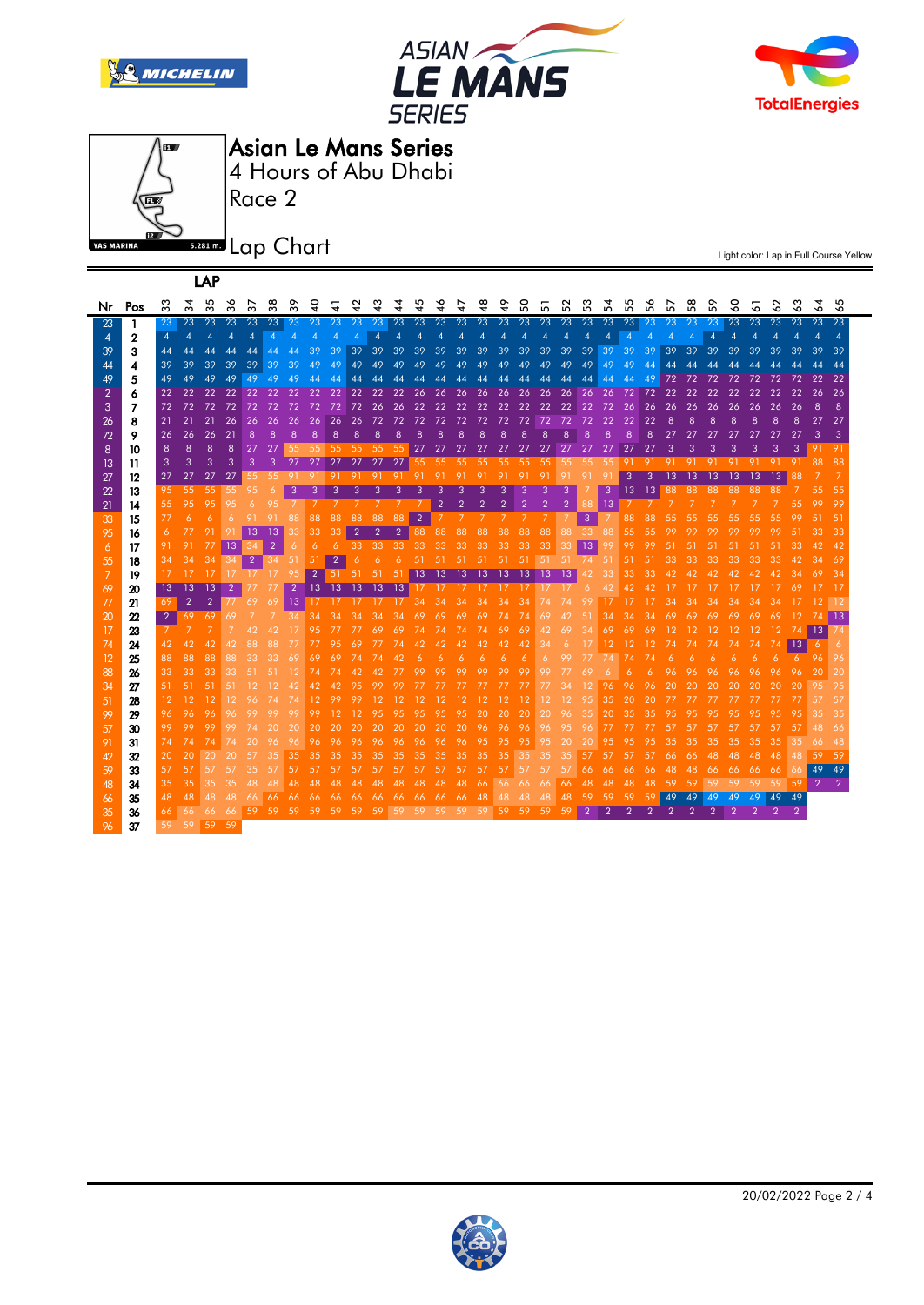







37

LAP

Asian Le Mans Series

Race 2 4 Hours of Abu Dhabi

**5.281 m.** Lap Chart

| Nr             | Pos | 3               | ٠o            | $\infty$<br>ó | $\circ$<br>ó | $\circ$<br>$\overline{\phantom{0}}$ | ↖              | $\sim$<br>↖ | ო<br>↖         | 4              | $\Omega$<br>↖  | ç<br>↖ | ↖<br>↖          | $\infty$<br>$\overline{ }$ | $\sigma$<br>$\overline{\phantom{0}}$ | $\tt{S}$       | $\overline{\phantom{0}}$<br>$\infty$ | 82             | ო<br>$\infty$  | 4<br>Ϙ         | 5<br>$\infty$   | ç<br>œō        | ↖<br>$\infty$   | $\infty$<br>$\infty$ | ᡐ<br>ōo         | 0<br>ō          | ò   | $\sim$<br>$\sigma$ | ო<br>$\sigma$ | $\sigma$ | m<br>$\sigma$ | $\bullet$<br>$\sigma$ | $\sigma$       | $\infty$<br>$\circ$      |
|----------------|-----|-----------------|---------------|---------------|--------------|-------------------------------------|----------------|-------------|----------------|----------------|----------------|--------|-----------------|----------------------------|--------------------------------------|----------------|--------------------------------------|----------------|----------------|----------------|-----------------|----------------|-----------------|----------------------|-----------------|-----------------|-----|--------------------|---------------|----------|---------------|-----------------------|----------------|--------------------------|
| 23             | 1   | 23              | 23            | 23            | 23           | 23                                  | 23             | 23          | 23             | 23             | 23             | 23     | 23              | 23                         | 23                                   | 23             | 23                                   | 23 23          |                | $-23$          | 23              | 23             | 23              | 23                   | 23              | 23              | 23  | 23                 | 23            | 23       | 23            | 23                    | 23             | 23                       |
| 4              | 2   | $\overline{4}$  | 4             | 4             | 4            | 4                                   | $\overline{4}$ | 4           | 4              | 4              | $\overline{4}$ | 4      | 4               | $\overline{4}$             | $\boldsymbol{\Lambda}$               | 4              | 4                                    | 4              | 4              | 4              | 4               | 4              | $\overline{4}$  | $\overline{A}$       | $\overline{4}$  | $\overline{4}$  | 4   | 4                  | 4             | 4        | 4             |                       |                | $\boldsymbol{\varDelta}$ |
| 39             | 3   | 39              | 39            | 39            | 39           | -39                                 | 39             | -39         | 39             | 39             | 39             | 39     | 39              | 39                         | 44                                   | 44             | 44                                   | 39             | 39             | 39             | 39              | 39             | 39              | 39                   | 39              | 39              | 39  | 39                 | 39            | 39       | 39            | 39                    | 39             | 39                       |
| 44             | 4   | 44              | 44            | 44            | 44           | 44                                  | 44             | 44          | 44             | 44             | 44             | 44     | 44              | 44                         | 39                                   | 39             | 39                                   | 44             | 44             | 44             | 44              | 44             | 44              | 44                   | 44              | 44              | Δ4  | 44                 | 44            | 44       | 44            | 44                    | 44             | 44                       |
| 49             | 5   | 22              | 22            | 22            | 22           | 26                                  | 26             | 26          | 26             | 26             | 26             | 26     | 26              | 26                         | 26                                   | 26             | 26                                   | 26             | 8              | 8              | 8               | 8              | 8               | 8                    | 8               | 8               | 8   | 8                  | 8             | 8        | 8             | 22                    | 22             | 22                       |
| $\overline{2}$ | 6   | 26              | 26            | 26            | 26           | -22                                 | 22             | 22          | 22             | 22             | -22            | 22     | 22              | 22                         | 22                                   | 22             | 22                                   | 22             | 22             | 22             | 22              | 22             | 22              | 22                   | 22              | 22              | 22  | 22                 | 22            | 22       | 22            | 26                    | 26             | 26                       |
| 3              | 7   | 8               | 8             | 8             | 27           | 27                                  | 27             | 27          | 27             | 27             | 27             | 27     | 27              | 27                         | 27                                   | 27             | 27                                   | 27             | 26             | 26             | 26              | 26             | 26              | 26                   | 26              | 26              | 26  | 26                 | 26            | 26       | 26            | 27                    | 27             | 27                       |
| 26             | 8   | 27              | 27            | 27            | 8            | 8                                   | 8              | 8           | 8              | 8              | 8              | 8      | 8               | 8                          | 8                                    | 8              | 8                                    | 8              | 27             | 27             | 27              | 27             | 27              | 27                   | 27              | 27              | 27  | 27                 | 27            | 27       | 27            | 3                     | 3              | 3                        |
| 72             | 9   | 3               | 3             | 3             | З            | 3                                   | 3              |             |                | З              | 3              | 3      | 3               | 3                          | 3                                    | 3              | 3                                    | 3              | 3              | 3              | 3               | 3              | 3               | З                    | З               | З               | З   | З                  | З             | 3        | 3             | 69                    | 55             | - 55                     |
| 8              | 10  | 91.             | 91            | -91           | 91           | 91                                  | 91             | 91          | 91             | 91             | -91            | -91    | 91              | -91                        | -91                                  | 91             | 91                                   | 12             | 12             | 12             | -12             | -12            | 12 <sup>°</sup> | 12                   | 12 <sup>°</sup> | 12 <sup>°</sup> | -69 | 69                 | 69            | 69       | 69            | 55                    | -88            | 13                       |
| 13             | 11  | 88.             | 88            | 55            | -51          | -51                                 | -51            | -51         | -51            | -51            | 51             | -51    | -51             | -51                        | 51                                   | -51            | -51                                  | 69             | 69             | 69             | 69              | 69             | 69              | 69                   | 69              | 69              | 12  | 55                 | 55            | 55       | .55           | 88                    | -91            | -88                      |
| 27             | 12  | $\mathcal{I}$   | 55            | 51            | 42           | 42                                  | 42             | 42          | 42             | 42             | 42             | 42     | 42              | 42                         | 42                                   | 42             | 42                                   | 55             | $55 -$         | 55             | 55 <sub>1</sub> | 55             | 55              | 55                   | 55              | 55              | 55  | 88                 | 88            | 88       | 88            | 91                    | 13             |                          |
| 22             | 13  | 55              | 7             | 42            | 88           | 88                                  | 88             | 88          | 88             | 88             | 88             | 88     | 88              | 88                         | 13                                   | 13             | 13                                   | 88             | 88             | 88             | 88              | 88             | 88              | 88                   | 88              | 88              | 88  | 91                 |               |          | 91            | 13                    | 33             | -33                      |
| 21             | 14  | 51.             | 51            | 88            |              |                                     |                |             |                |                |                |        |                 |                            |                                      |                |                                      | 91             | 91             | 91             | -91             | 91             | 91              | 91                   | 91              | 91              | 91  | 33                 | 33            | 33       | 33            | 33                    |                |                          |
| 33             | 15  | 33.             | 33            |               | 33           | 33                                  |                |             | 13             | 13             | 13             | 13     | 13              | 13                         | 12                                   | 12             | 12                                   | 33             | 33.            | 33             | 33              | 33             | 33              | 33                   | 33              | 33.             | 33  |                    | 13            | -13      | 13            |                       | 6              | 6                        |
| 95             | 16  | 42              | 42            |               | 13           | 13                                  | 13             | -13         | 33.            | 33             | 33             | 12     | 12 <sup>°</sup> | 12 <sup>7</sup>            | 88                                   | 88             | 69                                   |                |                |                |                 |                |                 |                      |                 |                 |     | 13                 |               |          |               | 6                     | 69             | 69                       |
| 6              | 17  | 69              | 17            | 13            | 12           | 12                                  | -12            | 12          | 12             | 12             | 12             | 69     | 69              | 69                         | 69                                   | 69             | 55                                   |                | 6              |                |                 |                |                 |                      | 6               | 6               | 13  | 6                  | 6             |          |               |                       |                |                          |
| 55             | 18  | 17              | 13            |               | 69           | 69                                  | 69             | 69          | 69             | 69             | 69             | 55     | 55              | 55                         | 55                                   | 55             | 88                                   | 51             | 13             | 13             | -13             | -13            | 13              | 13                   | -13             | -13             | 6   | 12                 | 12            | 12       | 12            |                       |                |                          |
| 7              | 19  | 12 <sup>°</sup> | 12            | 69            | 55           | 55                                  | 55             | 55          | 55             | 55             | 55             | 6      | 6               | 6                          | 6                                    | 6              | 6                                    | 13             | 51             | 51             | 51              | 51             | 51              | 51                   | 42              | 42              | 42  | 51                 | 34            |          |               |                       |                | 74                       |
| 69             | 20  | 13 <sup>°</sup> | 69            |               |              |                                     |                |             |                | 6              |                | 33     | 33              | 33                         | 33                                   | 33             | 33                                   | 42             | 42             | 42             |                 |                |                 |                      | 51              | 51              | 51  | 34                 |               |          |               |                       |                |                          |
| 77             | 21  | 74              | 74            |               |              |                                     |                |             |                |                |                | 74     |                 |                            |                                      | 34             | 34                                   | 34             | 34             | 34             | 34              | 34             | 34              | 34                   | 34              | 34              | 34  | 42                 |               |          |               |                       |                | 95                       |
| 20             | 22  | 6               | 6             | 96            | 96           |                                     |                |             | 96             | 96             | 96             | 96     | 96              | 96                         | 96                                   | 74             |                                      | 74             | 74             |                |                 |                |                 |                      |                 |                 |     |                    |               |          |               |                       |                | -96                      |
| 17             | 23  | 99              | 96            | 74            |              |                                     |                |             | 74             | 74             | 34             | 34     | 34              | 34                         | 34                                   | 96             | 95                                   | 95             | 95             | 95             | 95              | 95             | 95              | 95                   | 95              | 95              | 95  |                    |               |          |               |                       |                | 34                       |
| 74             | 24  | 96              | 34            | 34            | 34           | 34                                  | 34             | 34          | 34             | 34             | 99             | 99     | 99              | 95                         | 95                                   | 95             | 96                                   | 96             | 96             | 96             |                 |                |                 |                      |                 |                 |     |                    |               |          |               |                       |                | -57                      |
| 12             | 25  | 20              | 99            | 99            | 99           | 99                                  | 99             | 99          | 99             | 99             | 20             | 20     | 20              | 99                         | 99                                   | 99             | 99                                   | 99             | 99             | 20             | 20              | 20             | 20              | 20                   | 20              | 20              | 20  | 20                 |               |          |               |                       | 20             | -20                      |
| 88             | 26  | 34              | 20            | 20            | 20           | 20                                  | 20             | 20          | 20             | 20             | 95             | 95     | 95              | 20                         | 20                                   | 20             | 20                                   | 20             | 20             | 99             | 99              | 99             | 99              | 99                   | 99              | 99              | 99  | 99                 | 99            |          | 57            | 99                    | 99             | -99                      |
| 34             | 27  | 95              | 95            | 95            | 95           | 95                                  | 95             | 95          | 95             | 95             | 57             | 57     | 57              | 57                         | 57                                   | 57             | 57                                   | 57             | 57             | 57             | 57              | 57             | 57              | 57                   | 57              | 57              | 57  | 57                 |               |          | 99            | 48                    | 48             | 48                       |
| 51             | 28  | 57              | 57            | 57            | 57           | 57                                  | 57             | 57          | 57             | 57             | 35             | 35     | 35              | 35                         | 35.                                  | 35.            | 35                                   | 35             | 48             | 48             | 48              | 48             | 48              | 48                   | 48.             | 48.             | 48  | 48                 |               | 48       | 48            | 35                    | 35             | -35                      |
| 99             | 29  | 35              | 35            | 35            | 35           | 35                                  | 35             | 35          | 35             | 35             | 48             | 48     | 48              | 48                         | 48                                   | 48             | 48                                   | 48             | 35             | 35             | 35              | 35             | 35              | 35                   | 35              | 35              | 35  | 35                 | 35            | 35       | 35            | 66                    | 66             | -59                      |
| 57             | 30  | 48              | 48            | 48            | 48           | 48                                  | 48             | 48          | 48             | 48             | 66             | 66     | 66              | 66                         | 66                                   | 66             | 66                                   | 66             | 66             | 66             | 66              | 66             | 66              | 66                   | 66              | 66              | 66  | 66                 | 66            | 66       | 66            | 59                    | 59             | 49                       |
| 91             | 31  | 66              | 66            | 66            | 66           | 66                                  | 66             | 66          | 66             | 66             | .59            | 59     | 59              | 59                         | 59                                   | 59             | 59                                   | 59             | -59            | 59             | 59              | 59             | 59              | .59                  | .59             | .59             | .59 | .59                | .59           | 59       | 59            | 49                    | 49             | 66                       |
| 42             | 32  | 59              | 59            | 59            | 59           | 59                                  | 59             | 59          | 59             | 59             | 49             | 49     | 49              | 49                         | 49                                   | 49             | 49                                   | 49             | 49             | 49             | 49              | 49             | 49              | 49                   | 49              | 49              | 49  | 49                 | 49            | 49       | 49            | 8                     | 8              | 8                        |
| 59             | 33  | 49              | 49            | 49            | 49           | 49                                  | 49             | 49          | 49             | 49             | $\overline{2}$ | 2      | っ               | $\mathcal{P}$              | $\overline{2}$                       | $\overline{2}$ | $\overline{2}$                       | $\overline{2}$ | $\overline{2}$ | $\overline{2}$ | $\overline{2}$  | $\overline{2}$ | $\overline{2}$  | $\overline{2}$       | $\overline{2}$  | 2               | 2   | 2                  | 2             | 2        | 2             | 2                     | $\overline{2}$ | $\overline{2}$           |
| 48             | 34  | $\overline{2}$  | $\mathcal{P}$ |               |              | 2                                   | 2              | 2           | $\overline{2}$ | $\overline{2}$ |                |        |                 |                            |                                      |                |                                      |                |                |                |                 |                |                 |                      |                 |                 |     |                    |               |          |               |                       |                |                          |
| 66             | 35  |                 |               |               |              |                                     |                |             |                |                |                |        |                 |                            |                                      |                |                                      |                |                |                |                 |                |                 |                      |                 |                 |     |                    |               |          |               |                       |                |                          |
| 35             | 36  |                 |               |               |              |                                     |                |             |                |                |                |        |                 |                            |                                      |                |                                      |                |                |                |                 |                |                 |                      |                 |                 |     |                    |               |          |               |                       |                |                          |